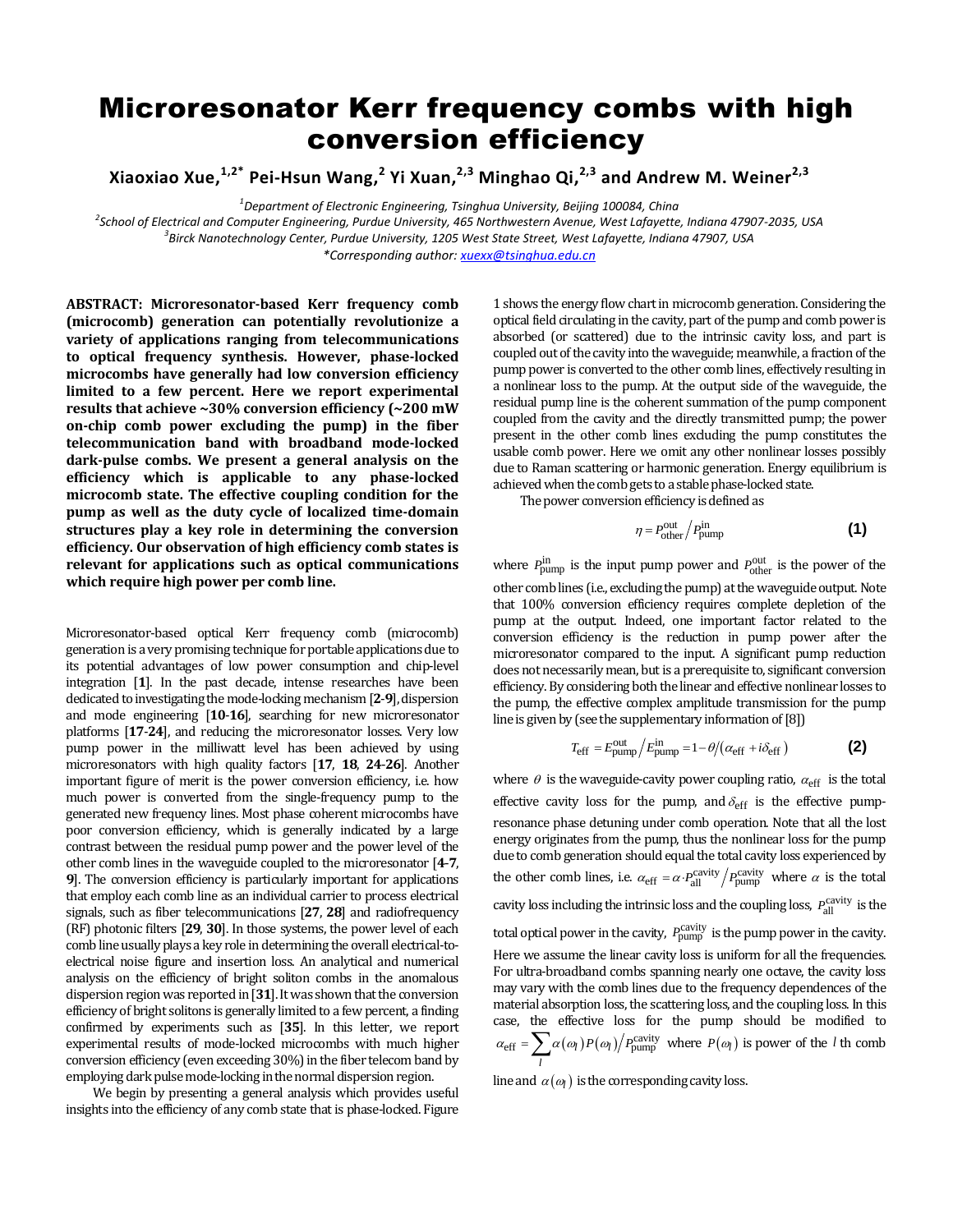

Fig. 1. Energy flow chart in microcomb generation.

A large reduction in pump power can be achieved when the cavity under comb operation is effectively critically coupled for the pump and when the effective phase detuning is close to zero. To achieve effective critical coupling requires  $\alpha_{\text{eff}} = \theta$ , i.e.  $\alpha(1+k) = \theta$  where  $k = P_{\text{other}}^{\text{cavity}} / P_{\text{pump}}^{\text{cavity}}$  is the power ratio in the cavity of the other comb lines (excluding the pump) to the pump. Note that the total linear field amplitude loss in the cavity is given by  $\alpha = (\alpha_i + \theta)/2$  where  $\alpha_i$  is the intrinsic power loss [\[33\]](#page-3-18). The conversion efficiency can in general be improved by increasing the ratio of  $\theta$  to  $\alpha_i$  as has been proposed in literature [\[32,](#page-3-19) [34\]](#page-3-20), since it reduces the power fraction lost due to the intrinsic loss. Here we consider the ideal case of a cavity which has zero intrinsic loss ( $\alpha_i = 0$ , corresponding to an infinite intrinsic Q). Practically this will be approximately true when the microresonator is strongly over-coupled. Taking  $\alpha = \theta/2$  and setting  $\alpha_{\text{eff}} = \alpha(1+k) = \theta$  for effective critical coupling, we find  $k = 1$ . This means that for effective critical coupling, the total power of the generated new comb lines in the cavity should equal that of the intracavity pump.

The effective pump-resonance phase detuning in comb operation depends on the specific mode-locking mechanism. We numerically simulated two broadband comb states that are widely investigated in the literature − bright solitons in the anomalous dispersion region and dark pulses in the normal dispersion region. The simulations are based on the mean-field Lugiato–Lefever equation [\[33\].](#page-3-18) The effective cavity loss and detuning are retrieved based on Eq. (2) after the intracavity optical field evolves to a stable state. Typical parameter values for silicon nitride microrings are used except that the intrinsic loss is assumed zero;  $\,\alpha_i^{}$  =  $0$  ,  $\theta = 1.22 \times 10^{-2}$  (corresponding to a loaded Q of  $1 \times 10^{6}$ ), *FSR* = 100 GHz (equal to the standard channel spacing defined by ITU-T for wavelengthdivision multiplexing fiber telecommunications),  $P_{\text{pump}}^{\text{in}} = 600 \text{ mW}$ ,  $\delta_0 = 0.1$  rad (cold-cavity detuning),  $\gamma = 1 \text{ m}^{-1} \text{W}^{-1}$  (nonlinear Kerr coefficient),  $\beta_2 = -200 \text{ ps}^2/\text{km}$  for anomalous dispersion and  $200 \text{ ps}^2/\text{km}$  for normal dispersion.

Figure 2(a) shows the spectra for the bright-soliton comb. The power ratio of the comb lines excluding the pump is 69.2% in the cavity, corresponding to relatively high internal conversion efficiency. However, in the waveguide the power ratio of the generated new comb lines is only 2.5%. The pump power at the waveguide output drops by only 0.1 dB compared to the input. The large contrast between the internal and external conversion efficiencies is consistent with the experimental observations in [\[35\]](#page-3-16). Figure 2(c) shows the effective cavity transmission and the effective detuning for the pump corresponding to Eq. (2). Note that the microresonator is assumed intrinsically lossless in the simulations, thus the cold-cavity transmission is all-pass. However, due to the loss to the pump caused by power transfer to the comb, the effective hot-cavity transmission shows a dip with a moderate extinction ratio of ~8 dB. Nevertheless, the effective pump detuning is −1.8 GHz (the

corresponding retrieved  $\delta_{\text{eff}}$  is 0.11 rad; the relation between the frequency and phase detunings is given by  $\Delta f_{\text{eff}} = \delta_{\text{eff}} / (2\pi) \cdot FSR$  ), which is much larger than the effective resonance width (628 MHz, calculated by  $B = \alpha_{\text{eff}} \cdot FSR/\pi$  where  $\alpha_{\text{eff}} = 1.97 \times 10^{-2}$  ) in magnitude. The large effective detuning prevents efficient injection of the pump power into the cavity, and therefore limits the external conversion efficiency.



Fig. 2. Comparison of comb generation in anomalous (a, c, e) and normal (b, d, f) dispersion regions (see main text for the simulation parameters). (a, b) Comb spectra. Upper: intracavity, lower: in the waveguide. The power ratios of the pump and the other comb lines are listed in the figure. The insets show the time-domain waveforms. (c, d) Hot-cavity resonance and effective detuning in comb operation. (e, f) Zoom-in waveforms at the waveguide output, showing the relation between time-domain features and conversion efficiency.

Figure 2(b) shows the spectrum for the dark-pulse comb. The power ratio of the comb lines excluding the pump is 51.7% in the cavity, and is 48.9% in the waveguide. The pump power at the waveguide output drops by 2.9 dB compared to the input. As indicated by the insets, the time-domain waveform is a dark pulse inside the cavity, but sits on top of the transmitted pump outside the cavity. Figure 2(d) shows the effective cavity transmission and the effective detuning for the pump. Since the power of the generated new comb lines roughly equals that of the pump in the cavity, the resonance dip gets very close to the critical coupling condition. The effective pump detuning is 204 MHz which is smaller than the effective resonance width (400 MHz). Compared to the bright-soliton case, the smaller effective detuning here is one important reason that the dark-pulse comb can achieve higher external conversion efficiency. The advantageous conversion efficiency of dark-pulse combs was also demonstrated numerically in [\[36\]](#page-3-21). It should be noted that the dark-pulse comb may show larger spectral modulation compared to a single bright soliton comb. In Fig. 2(b), the two comb lines adjacent to the pump are much stronger than the other comb lines.

The time-domain waveforms also provide useful insights into the conversion efficiency. Both bright and dark pulses are localized structures sitting on a pedestal. In the case of intrinsically lossless cavities, the pedestal level is exactly equal to the input pump power (recall that intrinsically lossless cavities have all-pass transmission). Furthermore, the instantaneous frequency of the pedestal is also equal to that of the pump. In other words, the pump energy is completely unconverted over much of the pedestal. The energy of the converted new frequency lines concentrates in the time region where the solitary structure is located. From this point of view, the duty cycle of the solitary wave provides a good estimation on the conversion efficiency, i.e.  $\eta \sim \Delta T/t_R$  where  $\Delta T$  is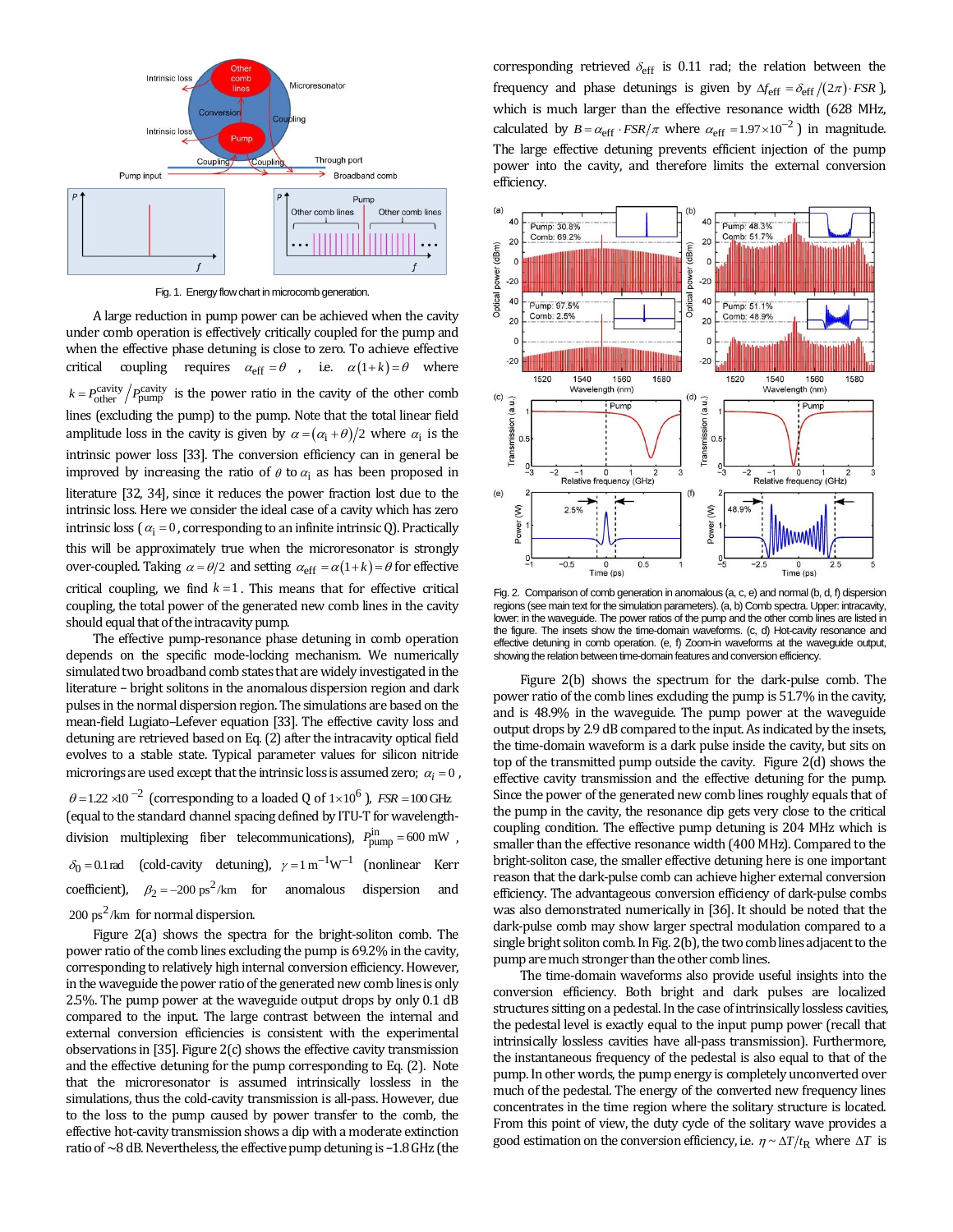the time width of the localized structure and  $t<sub>R</sub>$  is the round trip time.

Figures 2(e) and 2(f) show the zoom-ins of the output waveforms for anomalous and normal dispersion, respectively. Also shown as a guide are dashed lines indicating a duty cycle exactly equal to the conversion efficiency. A close match to the durations of the localized structures can be observed. Therefore, a time-domain explanation of the higher conversion efficiency predicted for dark-pulse mode-locking is that the dark pulses can be much wider than the bright solitons under similar conditions (dispersion magnitude, Kerr coefficient, pump level, and microresonator Q factor). Another useful conclusion is that the conversion efficiency of bright-soliton combs will be lower if the comb bandwidth gets larger since larger spectral bandwidth usually corresponds to narrower pulse in the time domain. In comparison, darkpulse combs are largely free from such degradation because more bandwidth can be achieved with sharper rise and fall times while the duty factor is kept the same. This difference has been observed in numerical simulations in [\[31\]](#page-3-15) and [\[36\]](#page-3-21). The efficiency of bright-soliton combs can be increased by increasing the number of solitons in the cavity thus increasing the overall duty cycle. This mechanism provides one possible explanation for recently reported high-efficiency mid-IR comb generation in silicon microrings [\[37\]](#page-3-22). However, multiple-brightsoliton combs generally exhibit random soliton number and positions in mode-locking transition [\[6\]](#page-3-23). Thus multiple soliton states usually have poor repeatability. In some cases, the soliton positions may be regulated by mode crossings, giving rise to soliton crystals [\[38\]](#page-3-24). But the comb power typically concentrates in few lines spaced by multiple FSRs while most other 1-FSR spaced lines are very weak. Such combs may be poorly matched to certain applications, such as optical communications, in which large power variation between optical carriers is undesirable.

Figure 3(a) shows an experimental dark-pulse comb from a normaldispersion silicon nitride microring (ring 1) measured with 10 GHz spectral resolution. Similar spectra generated with the same ring were shown in our previous report on mode-locked dark pulses [\[8\]](#page-3-17). The microring has a radius of 100  $\mu$ m corresponding to an FSR of  $\sim$ 231 GHz, and a loaded Q factor of  $7.7 \times 10^5$ . The microring is over-coupled, and the extinction ratio of the cold-cavity transmission is around 4.7 dB. The onchip pump power is 656 mW at the waveguide input and drops by 4.5 dB after the microring. Figure 3(b) shows the energy flow chart. The external conversion efficiency is 31.8%, corresponding to an on-chip comb power of 209 mW excluding the pump. There are 40 lines including the pump in the wavelength range from 1513 nm – 1586 nm. The average power per comb line excluding the pump is 7 dBm. The strongest line is 17 dBm while theweakest is -6 dBm (in comparison, the residual pump is 23.7 dBm). Much of the comb spectrum sits on top of an ASE pedestal from the amplified pump laser, which could be eliminated by optical filtering prior to the microring. However, even with this ASE, for a significant number of comb lines, the optical signal-to-noise ratio (OSNR) exceeds 40 dB (in some cases 50 dB). Figure 3(c) shows the transmission curves of the cold and hot cavities for the pump. The effective hot cavity detuning is retrieved based on Eq. (2); and the cold cavity detuning is obtained through numerical simulations which mimic the experimental observations (see the simulations presented in [\[8\]](#page-3-17)). Note that the hot cavity gets closer to critical coupling in comb operation. Such frequency comb enhanced coupling was also observed in our previous experiments [\[32\]](#page-3-19), where the fraction of pump power that is transmitted past an initially over-coupled microcavity drops by >10 dB above the comb threshold. The effective pump detuning is 119 MHz (in comparison, the effective resonance width is 336 MHz). The inset of Fig. 3(a) shows the time-domain waveform at the waveguide output measured with self-referenced cross-correlation [\[8\]](#page-3-17). Since the microring here has an intrinsic loss, the relation between the duty cycle and the conversion efficiency is modified as  $\eta \sim \Delta T / t_{\rm R} \cdot \theta / (\theta + \alpha_i)$  where  $\theta/(\theta + \alpha_i)$  represents the proportion of power coupled out of the cavity. The duty cycle retrieved from the conversion efficiency is also plotted in the inset of Fig. 3(a), which is close to the actual width of the localized structure.



Fig. 3. Experimental results of a mode-locked dark-pulse comb from a microresonator coupled to a bus waveguide (ring 1). (a) Spectrum measured at the waveguide output. The inset shows the time-domain waveforms measured with self-referenced cross-correlation (XC). (b) Energy flow chart. (c) Cold/hot resonances and the pump detuning.



Fig. 4. Experimental results of a mode-locked dark-pulse comb from a microresonator with both a through port and a drop port (ring 2). (a) Spectra measured at the drop port (upper) and the through port (lower). The inset shows the time-domain waveforms at the through port, measured with self-referenced cross-correlation (XC). (b) Energy flow chart. (c) Cold/hot resonances and the pump detuning.

Figure 4(a) shows another experimental example of a dark-pulse comb from a different microring (ring 2). This microring has both a through port and a drop port with symmetric coupling gaps, resulting in an under-coupling condition. The loaded Q is  $8.6 \times 10^5$ ; the resonance dip is around 8.5 dB. The same ring was also used in our previous report [\[8\]](#page-3-17); the comb presented in the current Letter is generated by exploiting a different resonance [\[39\]](#page-3-25). The on-chip pump power is 454 mW at the waveguide input and drops by 5 dB after the microring. Figure 4(b) shows the energy flow chart. The conversion efficiency at the through port is 5.2%, corresponding to an on-chip comb power of 24 mW excluding the pump. A frequency comb with similar power level is also obtained at the drop port. Thus the overall conversion efficiency is 10.6%. The inset of Fig. 4(a) shows the time-domain waveform at the through port measured with self-referenced cross-correlation [\[8\]](#page-3-17). Here the relation between the soliton duty cycle and the overall efficiency is given by  $\eta \sim \Delta T / t_{\text{R}} \cdot 2\theta / (2\theta + \alpha_{\text{i}})$ . Again the duty cycle retrieved from the conversion efficiency is close to the actual width of the localized structure. Figure 4(c) shows the transmission curves of the cold and hot cavities for the pump. The hot cavity gets further under-coupled in comb operation. The effective pump detuning is 46 MHz (in comparison, the effective resonance width is 270MHz).